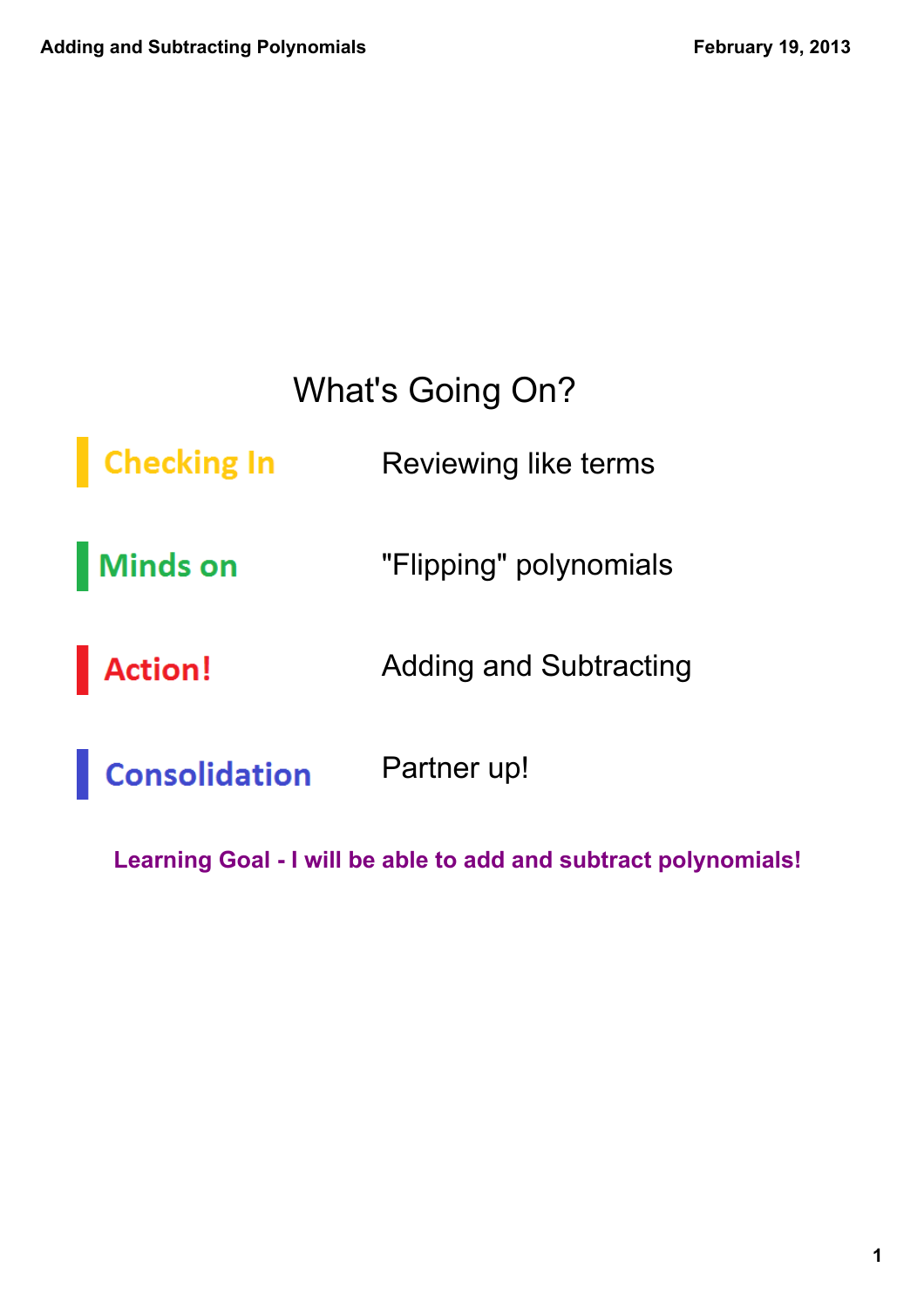Review Group like terms and simplify.  $39r + 18r^2 + 3r$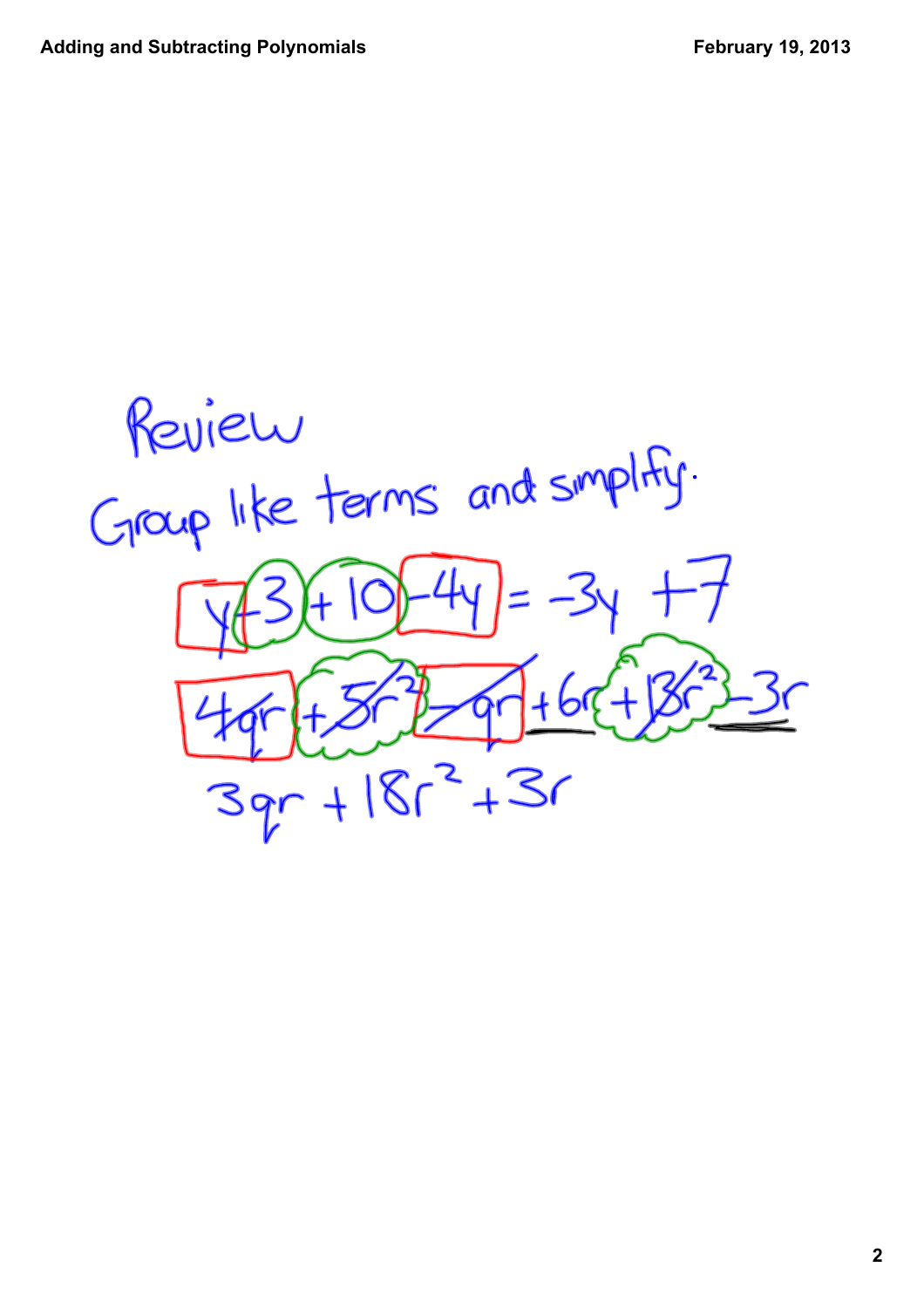# A student in grade 9 wrote:<br> $(3x)+4(16x)=13x$ . What's the mistake?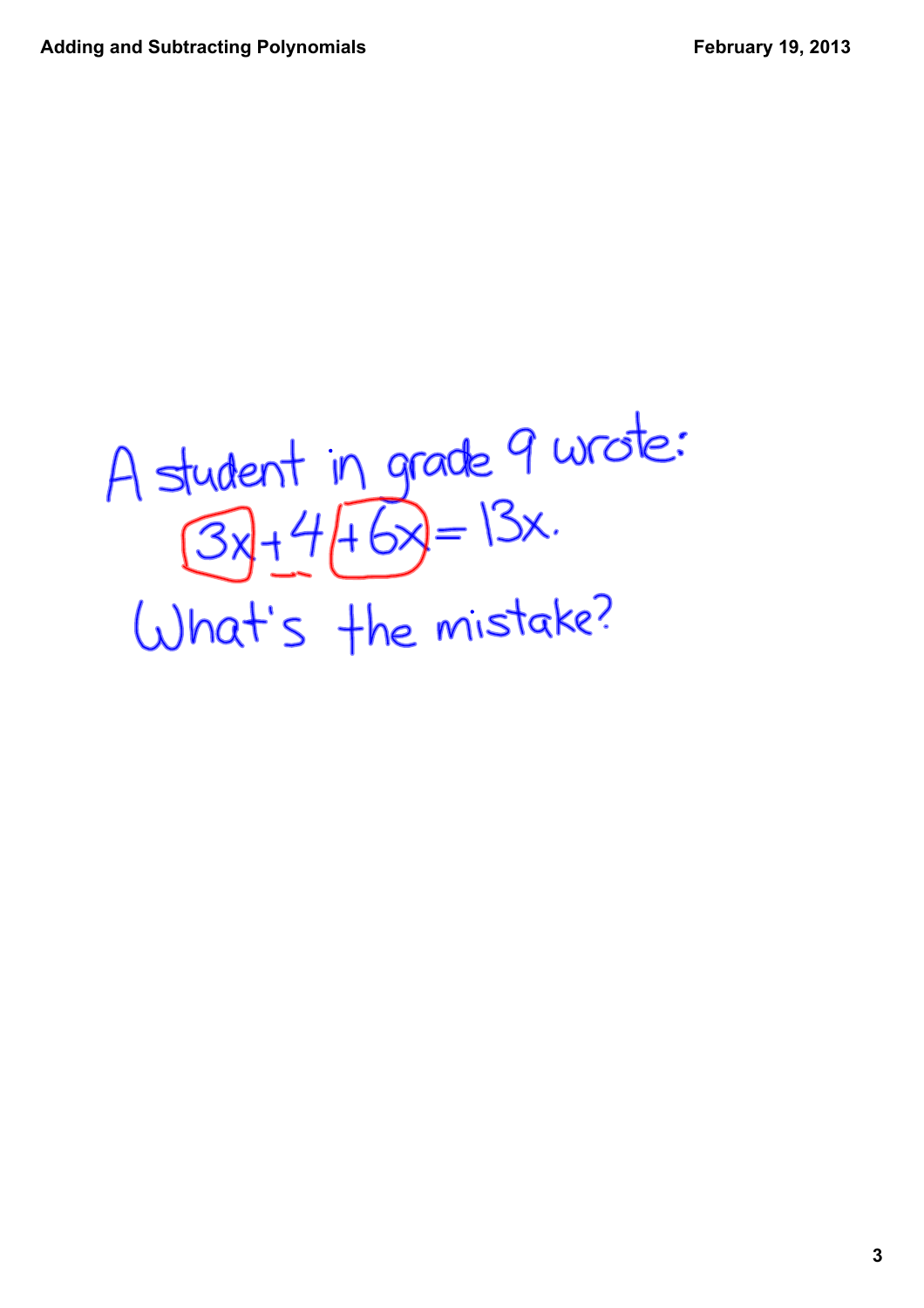#### **Minds on**

# The Polynomial Factory

| Input  | Output  |
|--------|---------|
| 7x     | $-7x$   |
| $-0.5$ | 0.5     |
| $x^2y$ | $-x^2y$ |

What's the glitch with our machine?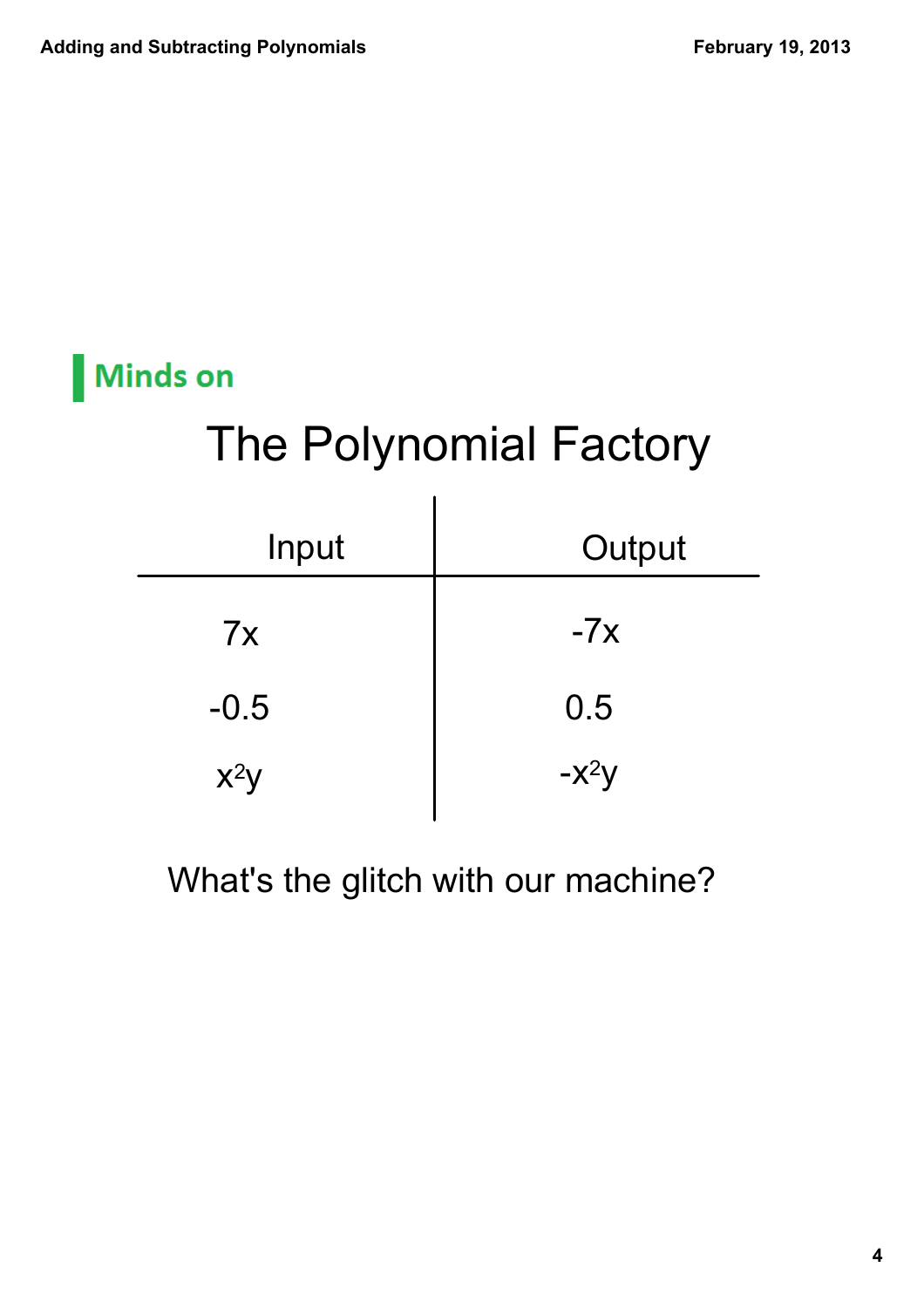

It's changing the positive signs to negative signs and the negative signs to positive signs!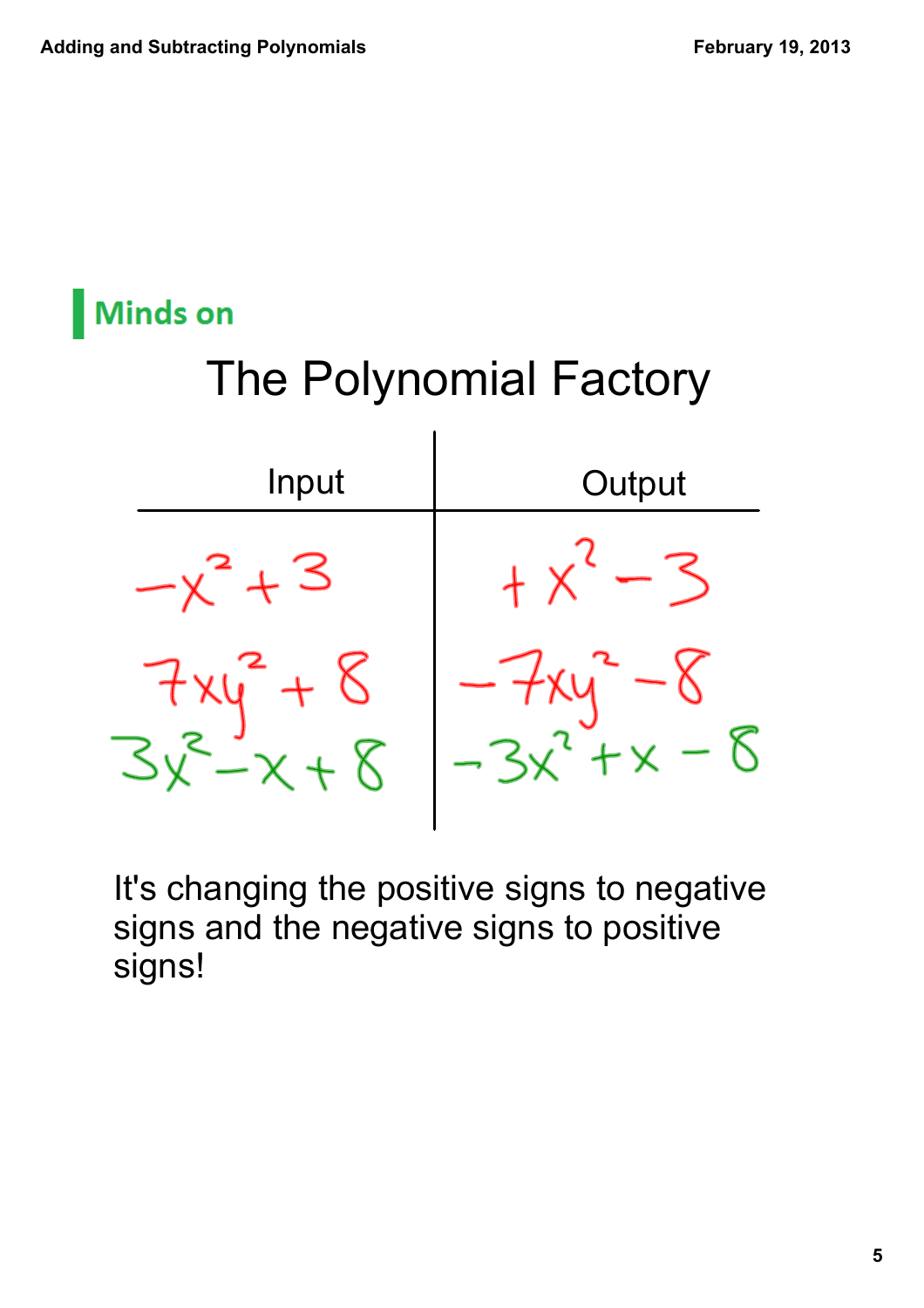

# The Polynomial Factory

"Flipping" a polynomial, or creating its opposite, means changing the signs of each term.

Original version:  $x^2$  -  $7yx + 3y^3$  -  $8$ 

Flipped version: -x² + 7yx - 3y3 + 8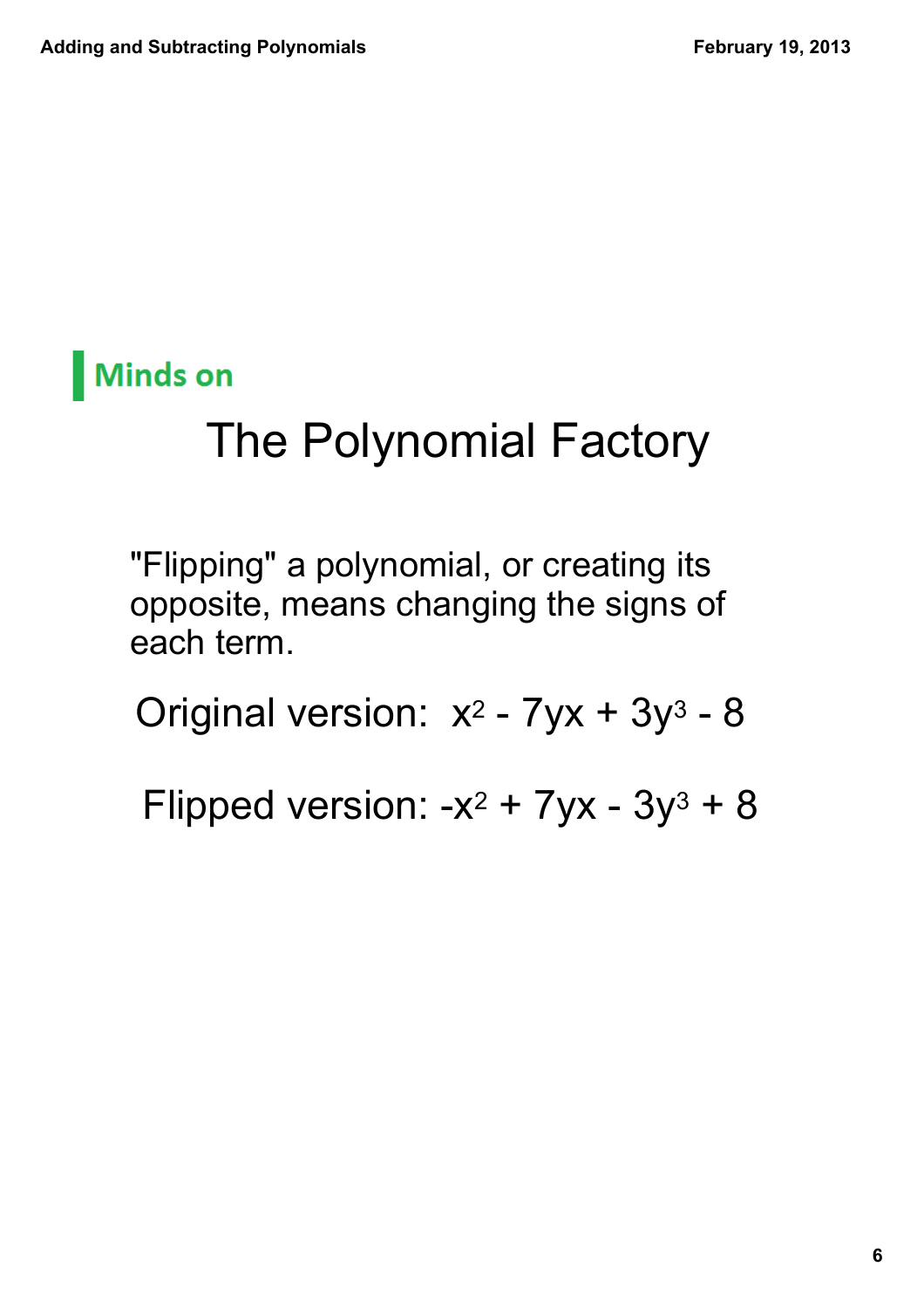#### Addition and BEDMAS

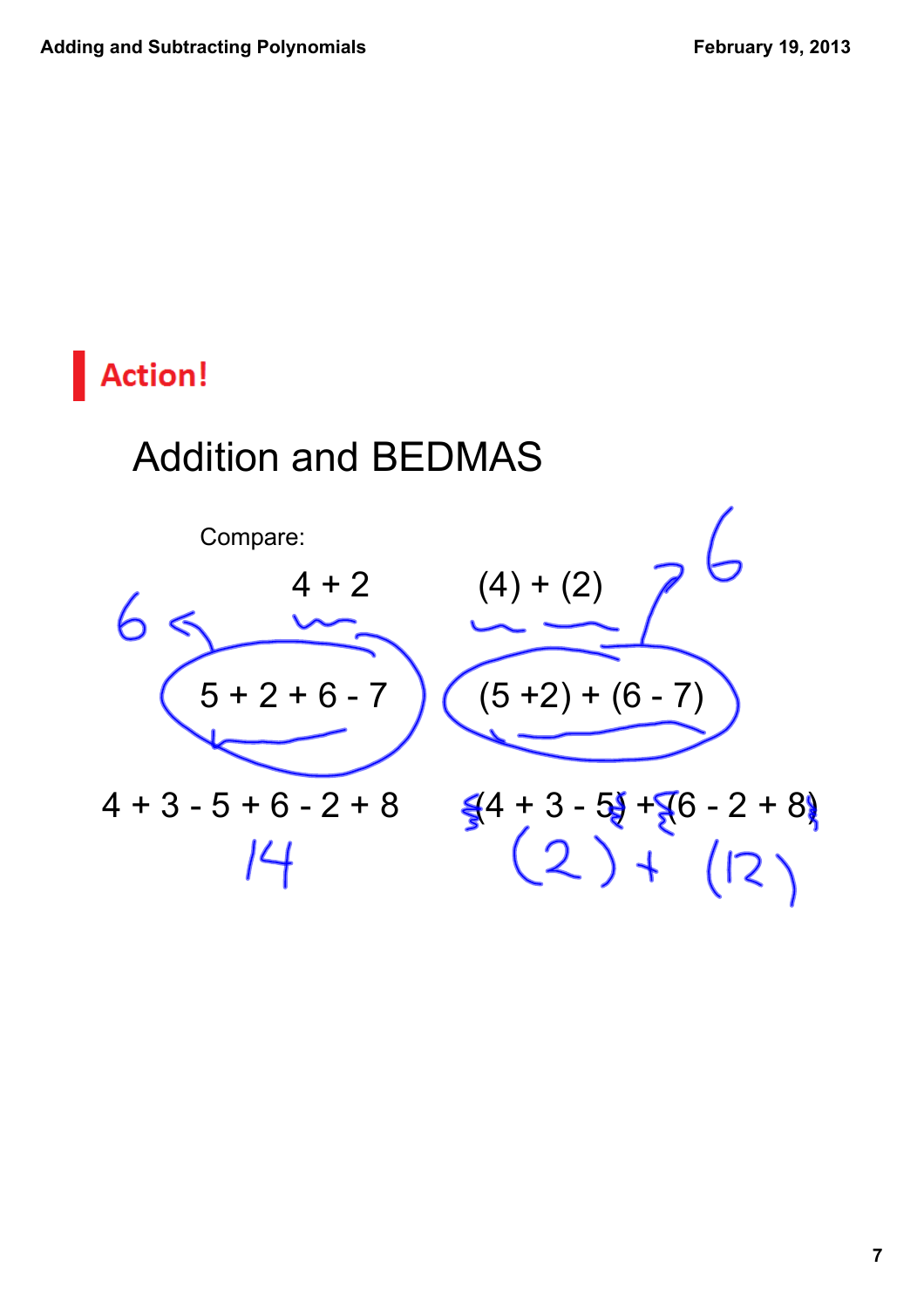

#### Addition and BEDMAS

Brackets make you do things in a certain order. Does the order matter when you're adding?

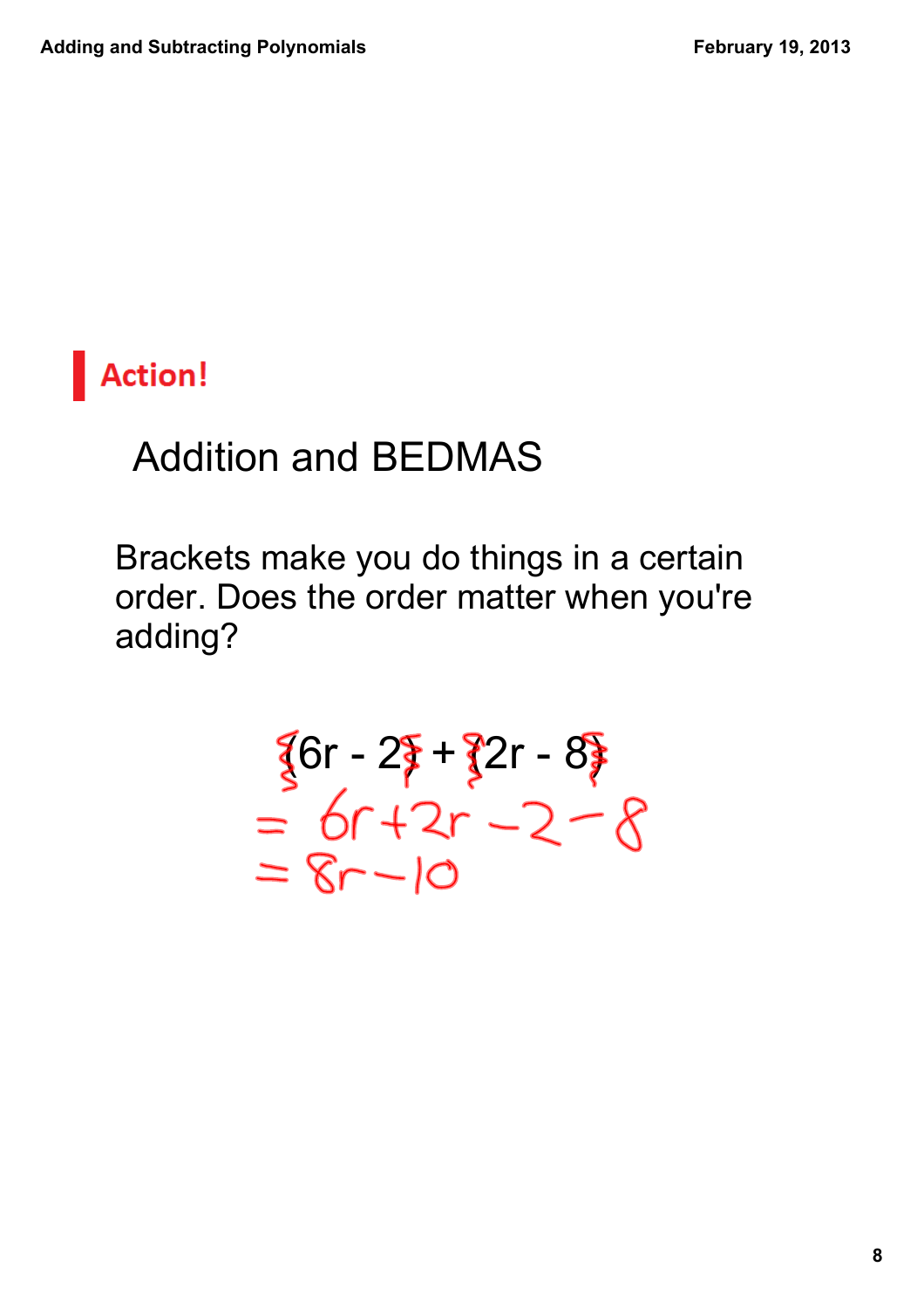

#### Adding Polynomials

**Easy!**

- 1. Drop the brackets
- 2. Collect like terms
- 3. Simplify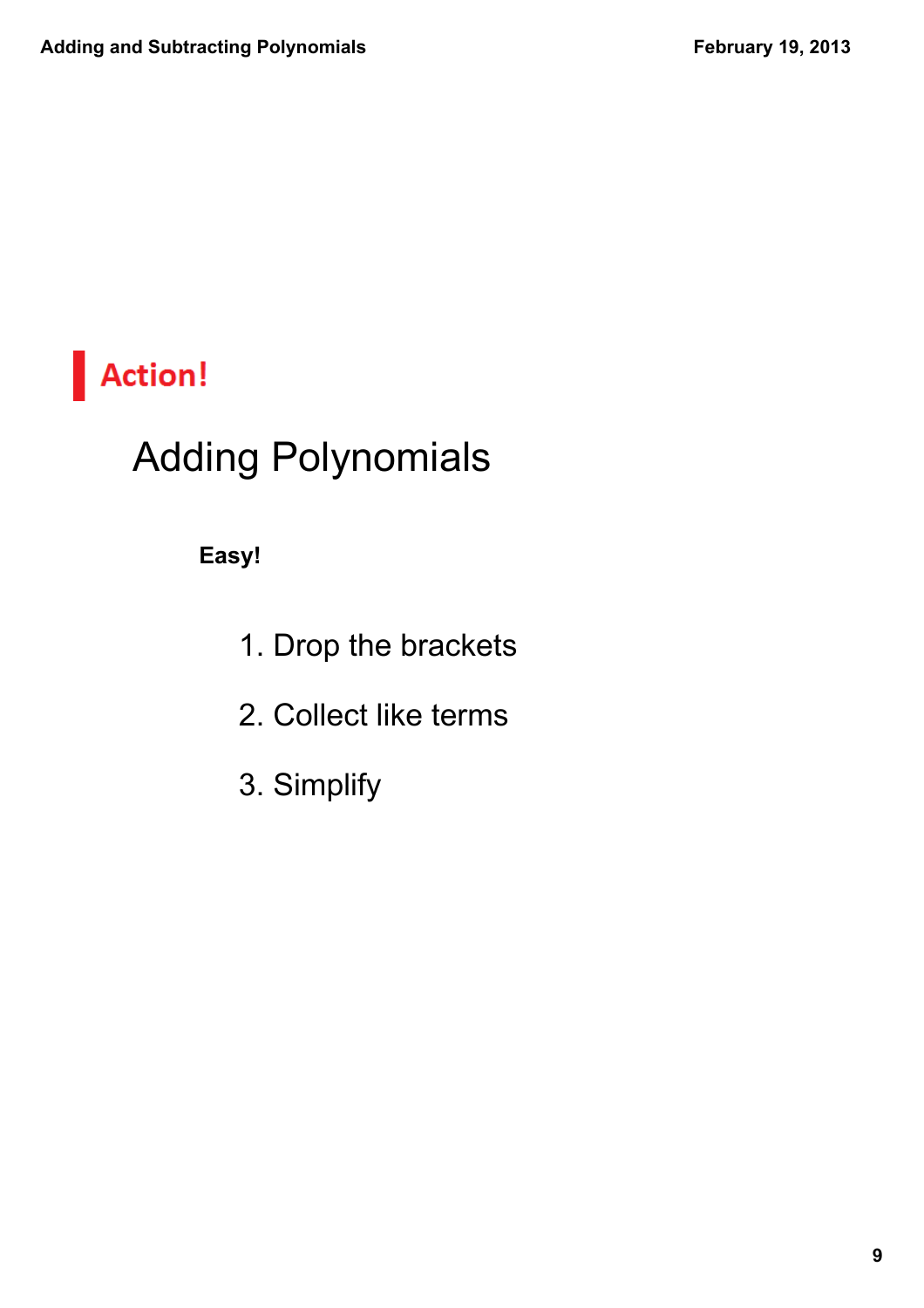### Adding Polynomials

- 1. Drop the brackets
- 2. Collect like terms
- 3. Simplify

=3  $-3 + 5$ 

(x<sup>2</sup> - 3x + 5) + (x<sup>2</sup> +5x - 3)

 $-3x$  $2x^2 + 2x + 2$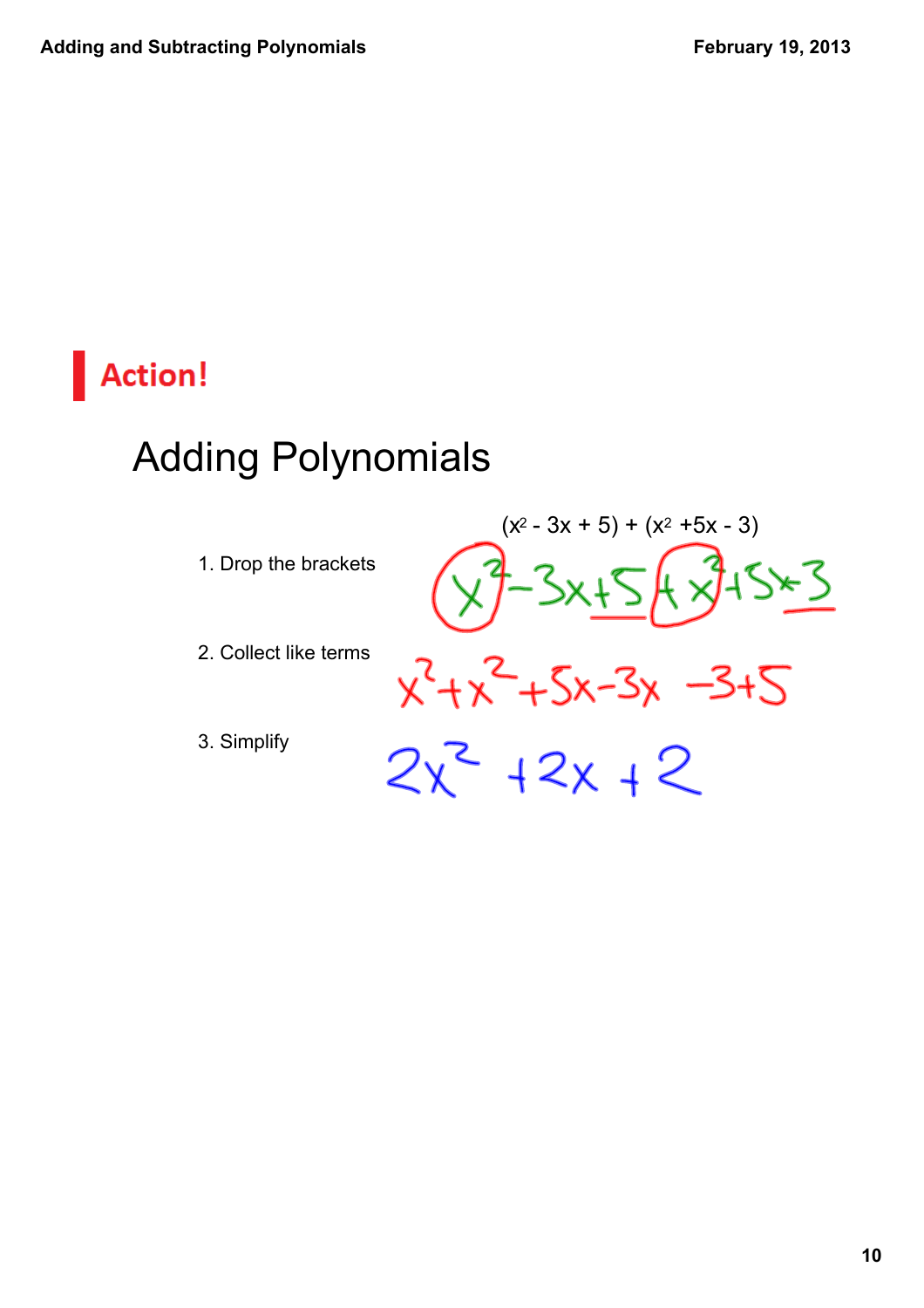## **Action!** Subtracting Polynomials

Hard?

Nah. Subtracting is the opposite of adding. To subtract a polynomial, add its opposite (flipped version)!

**1. "Flip" the polynomial that you are subtracting (change it to its opposite).**  2. Add the polynomials!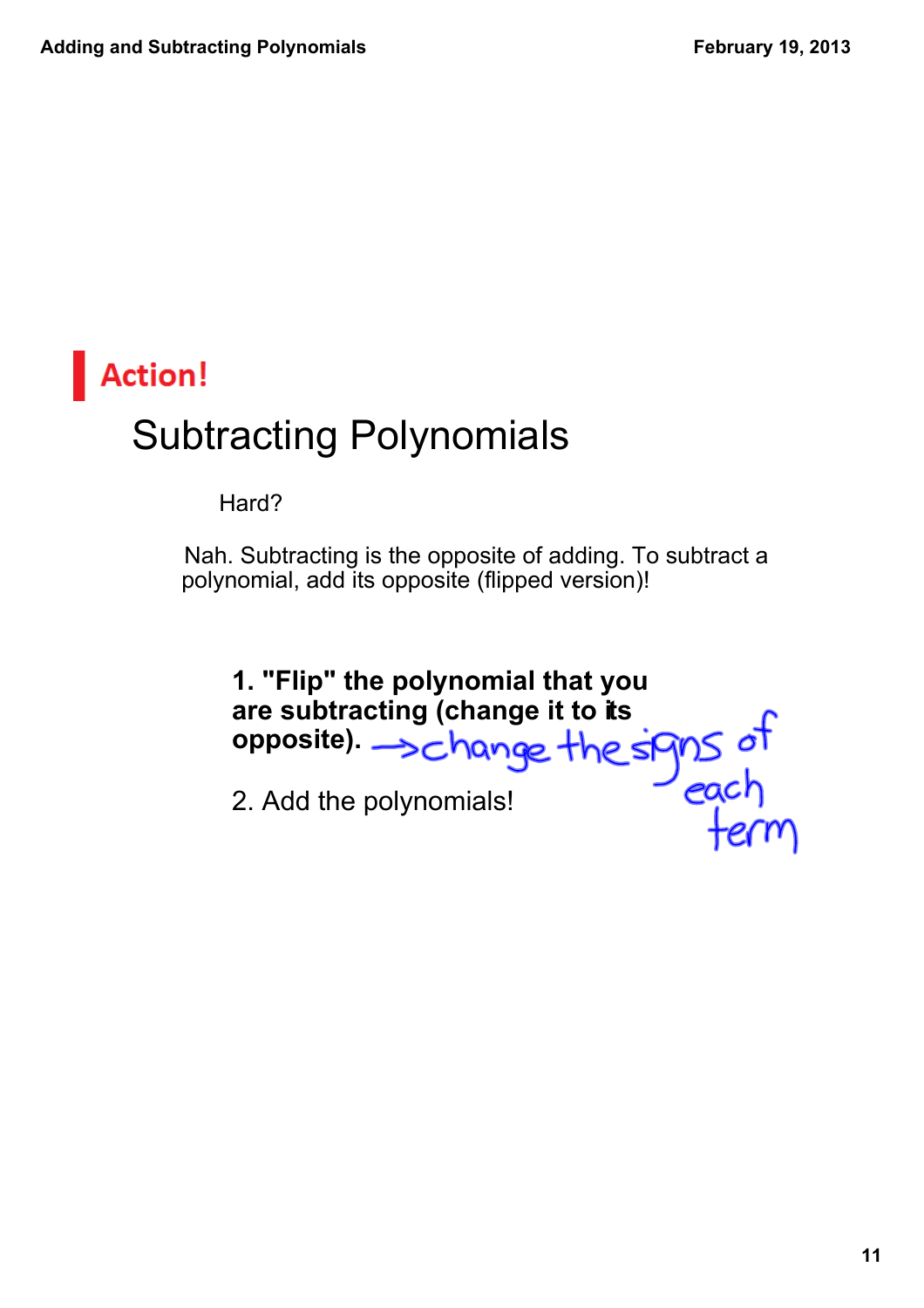#### Adding and Subtracting Polynomials

**Subtracting Polynomials** (2x2 4x + 2) (x<sup>2</sup> 2x 3)

**1. Change the polynomial to be subtracted to its opposite**

2. Drop the brackets

Adding Polynomials

3. Collect like terms

4. Simplify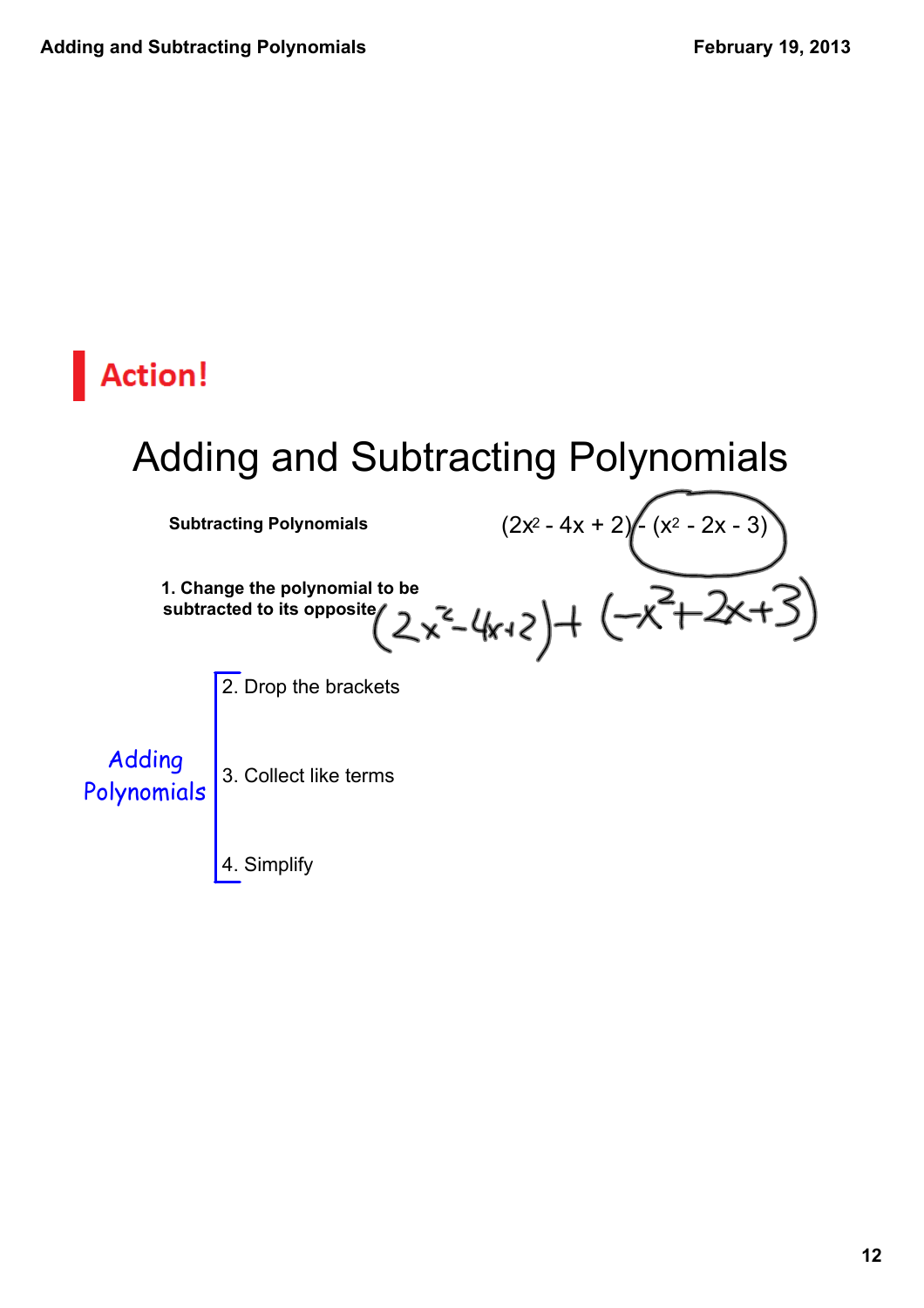#### Adding and Subtracting Polynomials

**Why?**

**Subtracting Polynomials**

**1. Change the polynomial to be subtracted to its opposite** 2. Add the polynomials!  $3 + (-5)$  $(3) - (5)$  $(3)-(2) = (3) + (2)$  $(6x) - (3x) = (6x) + (-3x)$  $(4x) - (-2x) = (4x) + (2x)$